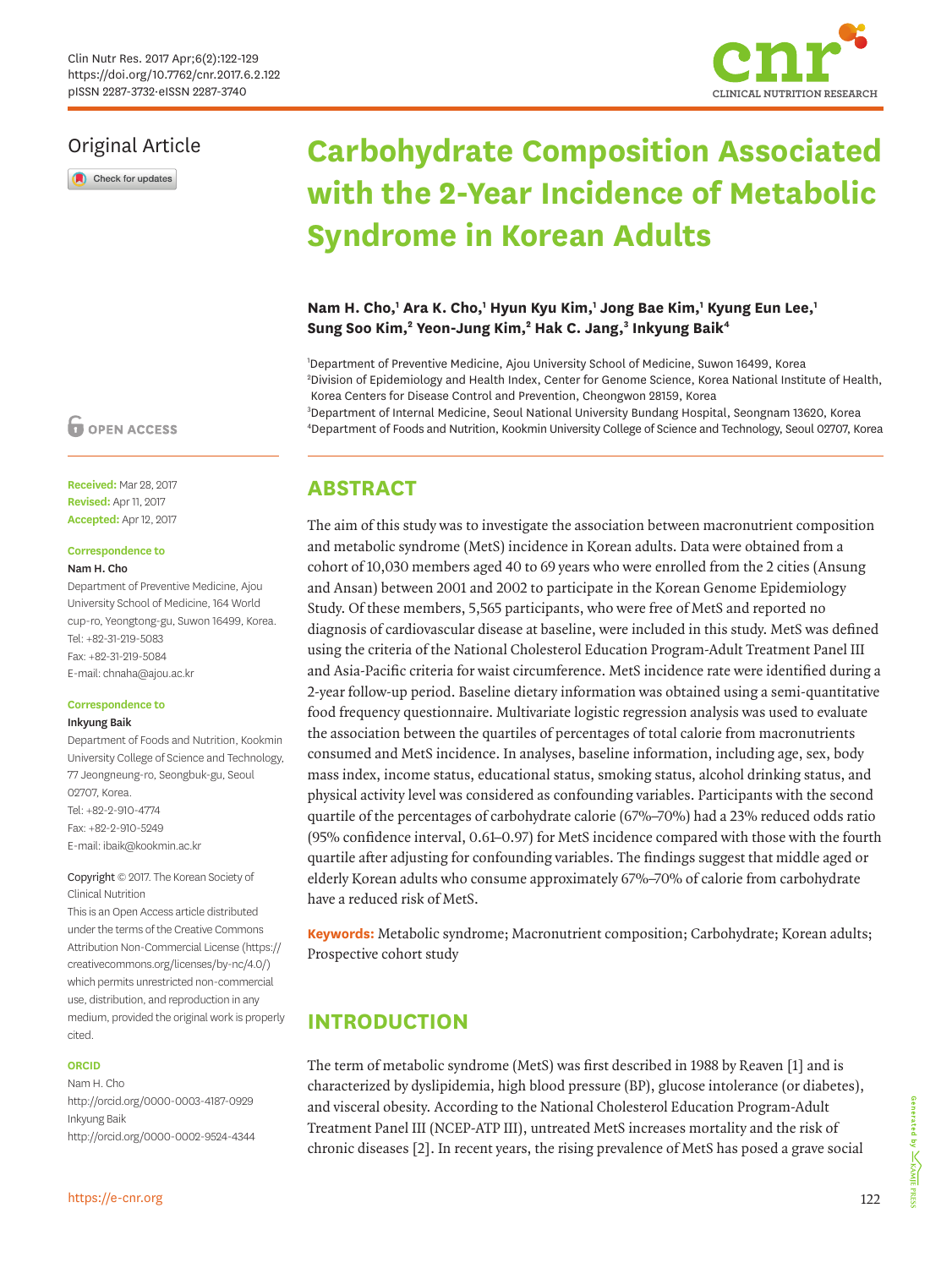

#### **Funding**

This study was supported by the National Genome Research Institute, the Korean Center for Disease Control and Prevention (Approval No. 2001-348-6111-221, 2002-348-6111-221, 2003-348-6111-221, 2004-347-6111-213, and 2005-347-2400-2440-215).

#### **Conflict of Interest**

The authors declare that they have no competing interests.

problem in most countries, including South Korea. The age-adjusted prevalence of MetS has increased significantly over the years, 24.9% in 1998, 29.2% in 2001, 30.4% in 2005, and 31.3% in 2007. Over the last 10 years in Korea, a 13.8% decrease in high-density lipoprotein (HDL) cholesterol levels has been the most significant change among the 5 diagnostic components of MetS, followed by abdominal obesity and hypertriglyceridemia with 8.7% and 4.9% increases, respectively [\[3\]](#page-6-2). A number of risk factors, such as age, social-economic status, educational level, alcohol consumption, smoking, exercise, stress, and dietary factors have been reported to have significant associations with MetS [[4-](#page-6-3)[8](#page-7-0)].

<span id="page-1-0"></span>The Korea National Health and Nutrition Examination Survey (KNHANES) listed carbohydrate-rich foods such as rice as a major energy source for Korean people. Some studies reported that a high percentage of total calorie from carbohydrate is associated with the prevalence of MetS [\[9,](#page-7-1)[10\]](#page-7-2) whereas others observed no or an inverse association between carbohydrate intake and the prevalence of MetS [\[11](#page-7-3)[-13](#page-7-4)]. These discrepancies may be partly due to a higher percentage of total calorie from carbohydrate in a typical Korean diet than that in a typical Western diet. Currently, 55%–65% for carbohydrate, 7%–20% for protein, and 15%–30% for fat are recommended as calorie proportions for Korean adults, whereas 45%–65% for carbohydrate, 10%–35% for protein, and 20%–35% for fat are suggested for adults according to the US dietary guideline; higher ranges of protein and fat composition and a lower limit of the carbohydrate percentage are set as a recommended macronutrient composition for US adults [[14](#page-7-5),[15](#page-7-6)]. Thus, directions of the association between macronutrient composition and MetS may vary depending on macronutrient consumption in a typical diet. In addition, because earlier studies observed the prevalence of MetS [\[9](#page-7-1)[-13](#page-7-4)] and there are no prospective studies on the association between macronutrient composition and MetS incidence, its causal relationship is still unclear.

<span id="page-1-1"></span>The present study evaluated whether macronutrient composition is associated with the incident risk of MetS and what percentages of calorie from macronutrients are optimal to significantly reduce the MetS risk in a Korean adult population. Particularly, we examined 2-year MetS incident cases in an ongoing, prospective, community-based cohort study because dietary habits are less likely to be changed in this short-term period.

### **MATERIALS AND METHODS**

#### **Study population**

A total of 10,030 (4,757 men and 5,273 women) participants from 2 communities, Ansung as a rural community and Ansan as an urban community, were recruited from 2001 to 2002. Eligibility criteria were as follows: age of 40–69 years, residence within the borders of the survey area for at least 6 months before testing, and having sound mental and physical abilities. Of the 7,192 eligible subjects in the rural farming community of Ansung, 5,018 subjects were recruited (response rate of 70%) using a cluster sampling method. For the Ansan community, which included a population of 554,998 in the year 2000, a random sample of 5,012 subjects was successfully recruited from the 124,775 eligible subjects using the local telephone directory. For this study, we excluded 285 participants who reported the diagnosis of cardiovascular diseases because these diseases are considered to be associated with MetS and are likely to modify a usual dietary habit after diagnosis. In addition, 2,789 participants were excluded due to the diagnosis of MetS at baseline because this study investigated MetS incidence. Furthermore, 1,391 participants with missing values of weight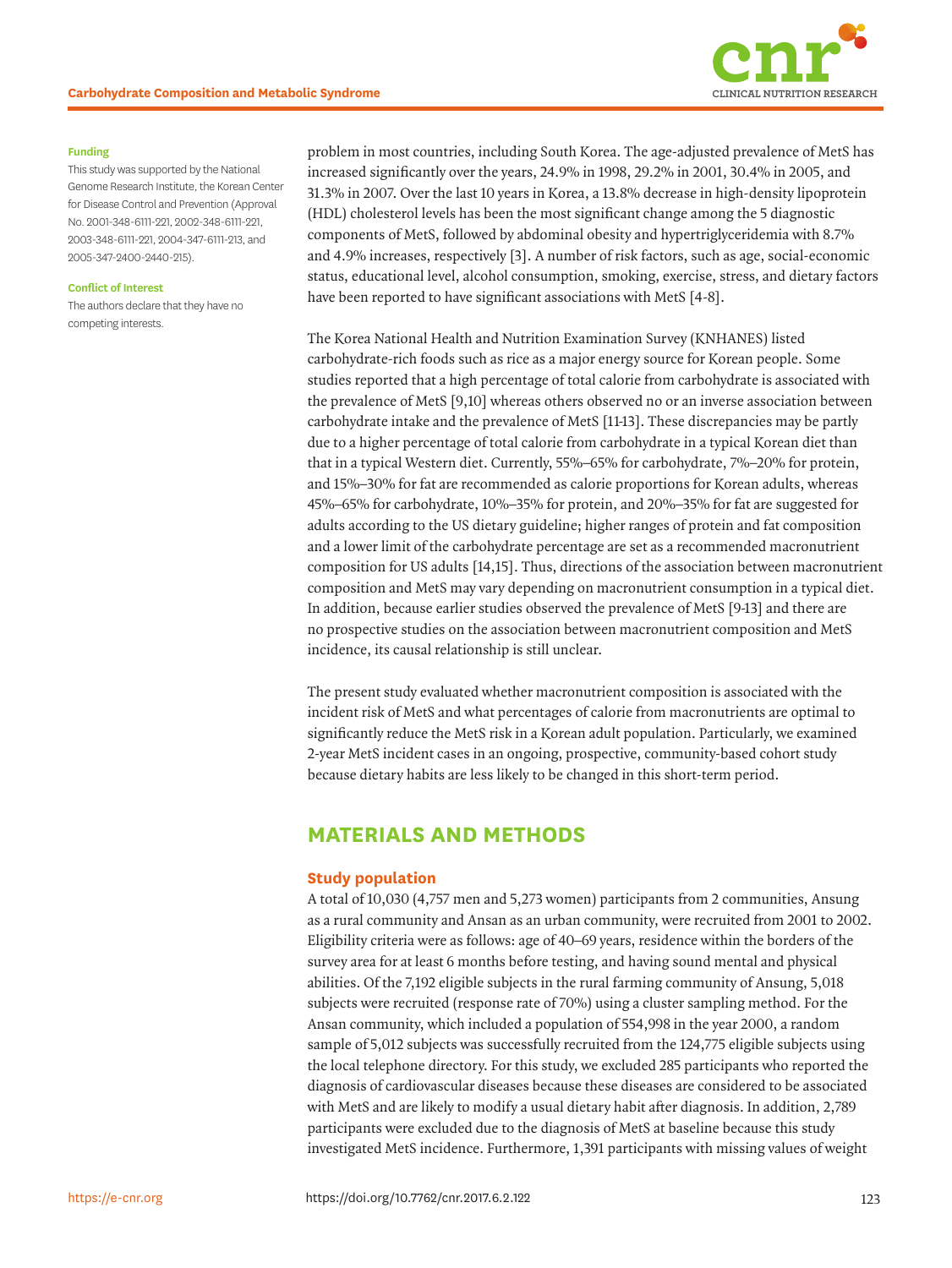



<span id="page-2-0"></span>**Figure 1.** Flowchart of the study participants and procedures. MetS, metabolic syndrome.

> and total calorie intake, inacceptable values of total calorie intake (> 5,000 kcal/day), or pregnancy at baseline or those who were not followed-up after 2 years were excluded. Finally, 5,565 participants were included in the present study (**[Figure 1](#page-2-0)**).

> The study protocol was approved by the Ethics Committee of the Korea Center for Disease Control and Institutional Review Board either at the Ajou University School of Medicine or at the Korea University Ansan Hospital.

### **Study procedures**

All participants visited a community clinic to take questionnaire-based interviews and anthropometry and clinical assessments (**[Figure 1](#page-2-0)**). Demographic and socioeconomic information and data of lifestyle factors, such as smoking status, alcohol drinking status, and physical activity, were collected using a standard questionnaire during a face-to-face interview.

Height and body weight were measured by standard methods while wearing light clothing. Body mass index (BMI) was calculated as weight divided by height squared ( $\text{kg/m}^2$ ). Waist circumference (WC) was measured using a flexible measuring tape at the most slender point of the trunk, or the middle point between the 10th rib and the iliac crest, with the tape parallel to the floor and under normal tension. The average value was used after measuring 3 times at the same site using the same measurement method.

Repeated measurements of BP were performed for the left and right arms of each subject in a sitting position using a mercury sphygmomanometer. The measurements were recorded to the nearest 2 mmHg and its average was calculated for systolic and diastolic BP.

All participants fasted for at least 8 hours before blood collection. Serum samples were collected for assays of triglycerides and HDL cholesterol, which were assessed enzymatically using an autoanalyzer (ADVIA® 1650 Chemistry System; Siemens, Deerfield, IL, USA). For the evaluation of glucose metabolism, fasting levels of plasma glucose were measured. Plasma glucose levels were determined using the hexokinase method (Linco Research, St. Charles, MO, USA).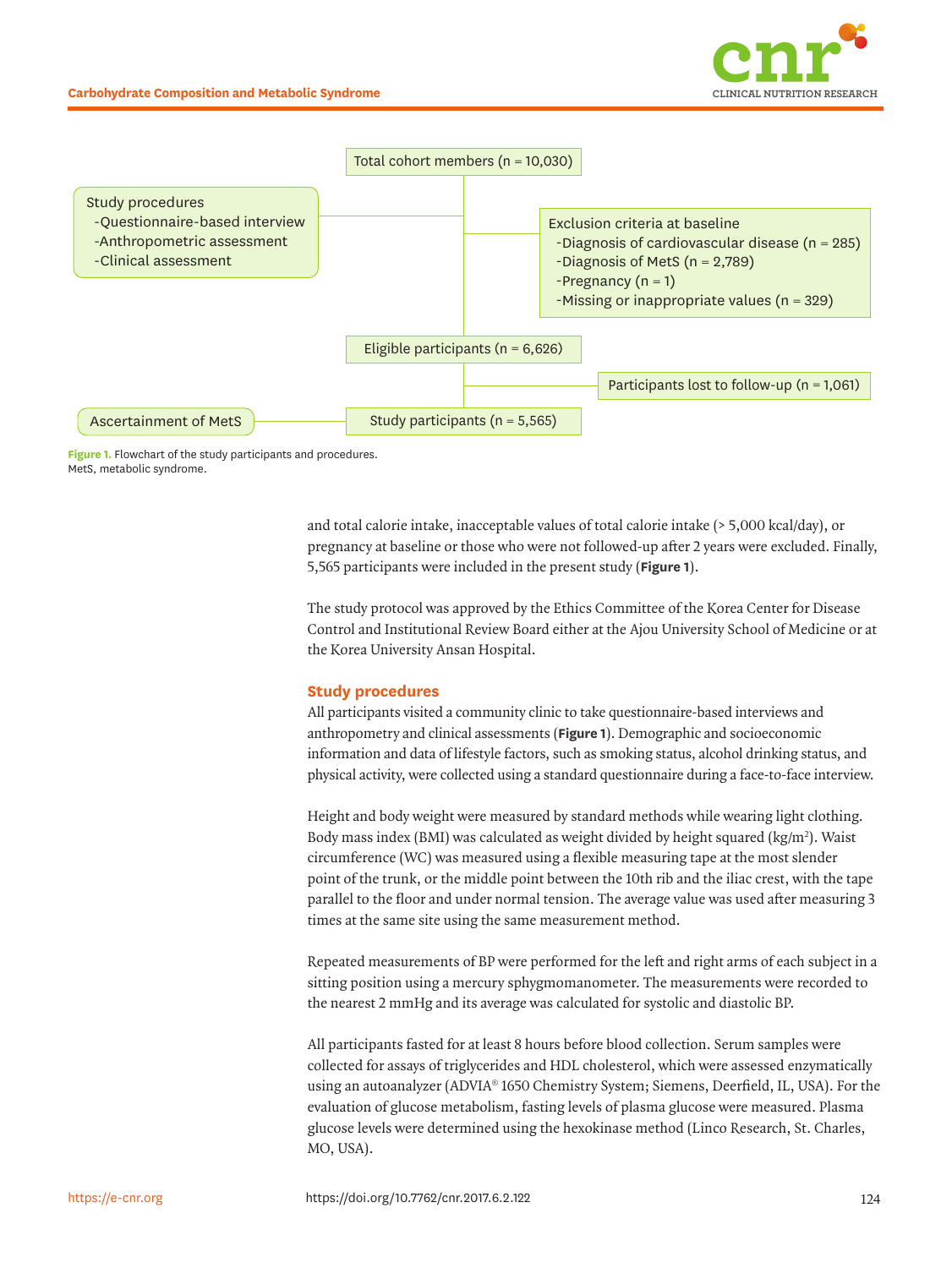

<span id="page-3-0"></span>Dietary assessment was conducted using a semi-quantitative food frequency questionnaire (FFQ), which includes 103 food items and has been validated earlier [[16](#page-7-7)]. The FFQ was administered by trained researchers. Consumption frequency was classified as followed: never or seldom, once a month, 2–3 times a month, 1–2 times a week, 3–4 times a week, 5–6 times a week, once a day, twice a day, or 3 or more times a day. After converting the amount of macronutrients, including carbohydrate, protein and fat, to calories, percentages of total calorie from each macronutrient were calculated.

### **Diagnosis of MetS**

MetS was defined in accordance with the NCEP-ATP III guidelines and the Asia-Pacific criteria for WC. Participants with 3 of the 5 diagnostic components were considered to have MetS and the criteria for the components are as follows: WC,  $\geq 90$  cm for men and  $\geq 80$  cm for women; systolic BP/diastolic BP, 130/85 mmHg or greater or treatment with anti-hypertensive drugs; HDL-cholesterol, < 40 mg/dL for men and < 50 mg/dL for women; triglycerides, 150 mg/dL or greater; and fasting plasma glucose, 100 mg/dL or greater or treatment with anti-diabetic drugs.

### **Statistical analysis**

All statistical analyses were performed with Statistical Package for Social Science software (SPSS ver. 12.0; SPSS Inc., Chicago, IL, USA). Descriptive statistics such as mean ± standard deviation (SD) and percentages were obtained.

Potential confounding variables including age (continuous variable), sex, income status (monthly family income < 1,000,000 vs.  $\geq 1,000,000$  won), educational status (< high school  $graduation vs.  $\geq$  high school graduation, smoking status (never smoking, former smoking,$ current smoking  $\leq 10$ , 11–20, > 20 cigarettes/day), alcohol consumption status (never drinking, former drinking, current drinking < 16, 16–30, > 30 g/day of alcohol), BMI (< 21, 21–22, 23–24, 25–26, 27–28, > 28 kg/m2 ), and physical activity level (quartiles) were considered in the analysis.

The comparison of these variables and total calorie and macronutrient intake between participants without MetS and incident cases of MetS were evaluated using the  $\chi^2$  test for categorical variables and the Student's t-test for continuous variables. To evaluate associations of the percentage of total calorie from each macronutrient with the 2-year risk of MetS and the baseline MetS components, multivariate logistic regression analysis was conducted considering potential confounding variables. Statistical significance was defined as p < 0.05 for 2-sided tests.

# **RESULTS**

**[Table 1](#page-4-0)** demonstrates the comparison between baseline characteristics among participants without MetS and incident cases of MetS. MetS cases were likely to be older and females, to have low economic and educational status, greater BMI, and higher physical activity levels, and to consume less amounts of fat and greater percentages of total calorie from carbohydrate. However, total calorie and carbohydrate intake were not significantly different between the 2 groups.

**[Table 2](#page-4-1)** shows the results regarding the association of the percentages of total calorie from macronutrients consumed with the MetS risk. These percentages were classified into quartiles and the fourth quartile was used as a reference to estimate odds ratio (OR) and its 95% confidence interval (CI) of the MetS risk for other quartile groups. Participants in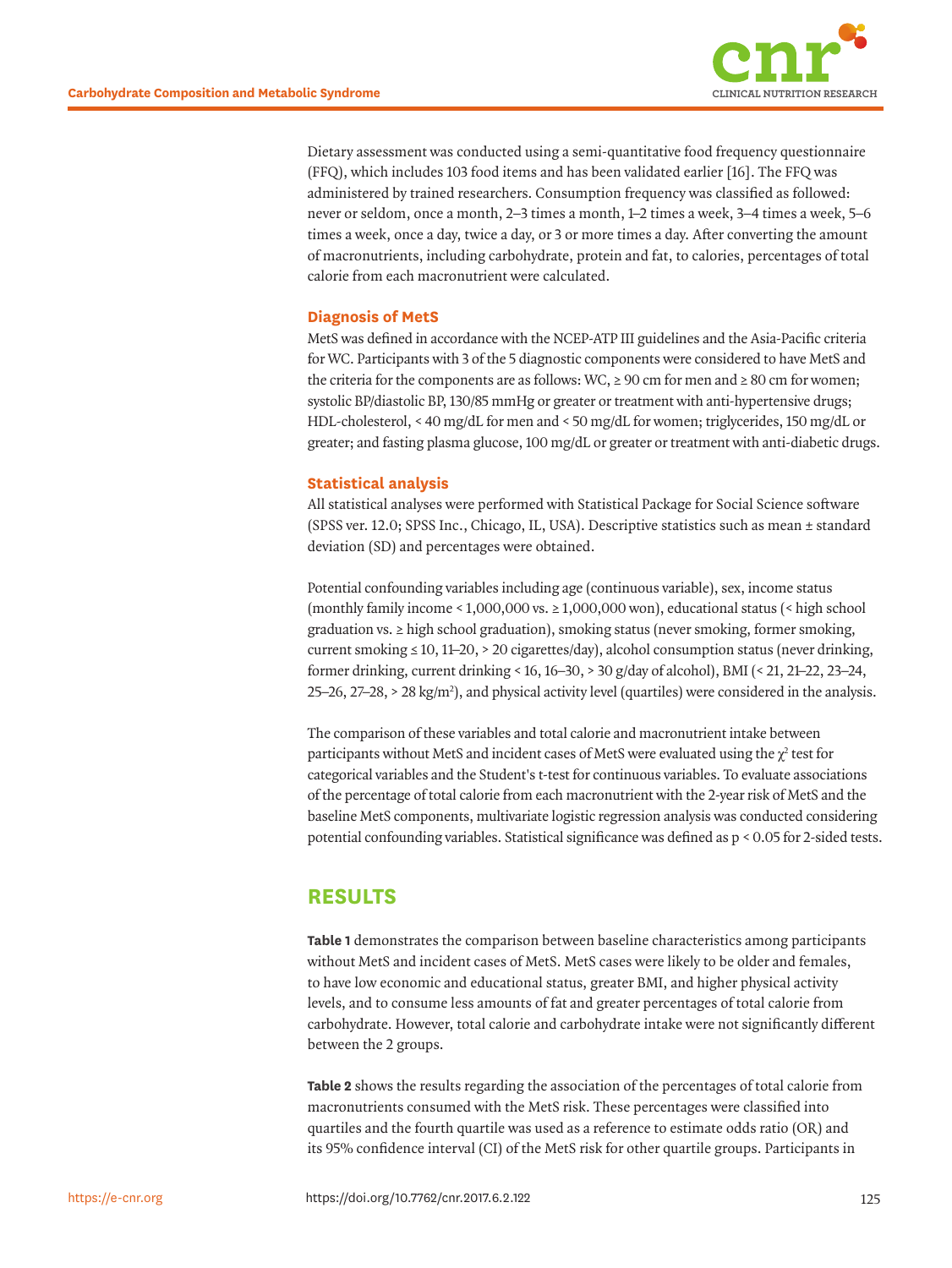

#### **Carbohydrate Composition and Metabolic Syndrome**

#### <span id="page-4-0"></span>**Table 1.** Baseline characteristics according to MetS incidence in 5,565 participants

| Variables                    | No MetS $(n = 4,744)$ | MetS incidence cases ( $n = 821$ ) | p value |
|------------------------------|-----------------------|------------------------------------|---------|
| Age, yr                      | $50.6 \pm 8.6$        | $53.5 \pm 8.8$                     | & 0.001 |
| Male                         | 53.2                  | 42.1                               | < 0.001 |
| Low income status            | 27.9                  | 41.1                               | &0.001  |
| Low educational status       | 48.6                  | 66.4                               | < 0.001 |
| Current smoker               | 27.0                  | 24.6                               | 0.15    |
| Current alcohol drinker      | 52.2                  | 48.4                               | 0.04    |
| BMI, $\text{kg/m}^2$         | $23.5 \pm 2.8$        | $25.5 \pm 2.9$                     | & 0.001 |
| Total calorie intake, kcal   | $1,881.7 \pm 582.8$   | $1,870.1 \pm 606.5$                | 0.61    |
| Carbohydrate, g              | $329.4 \pm 96.6$      | $333.8 \pm 108.0$                  | 0.28    |
| Protein, g                   | $64.4 \pm 25.3$       | $62.9 \pm 24.4$                    | 0.11    |
| Fat, g                       | $31.4 \pm 17.5$       | $28.9 \pm 17.1$                    | < 0.001 |
| Carbohydrate <sup>*</sup>    | $70.6 \pm 6.5$        | $71.7 \pm 7.0$                     | < 0.001 |
| Protein*                     | $13.5 \pm 2.3$        | $13.4 \pm 2.4$                     | 0.12    |
| $Fat^*$                      | $14.5 \pm 5.1$        | $13.5 \pm 5.4$                     | < 0.001 |
| Physical activity, MET-hours | $31.2 \pm 15.3$       | $32.4 \pm 16.1$                    | 0.04    |

Data are expressed as mean  $\pm$  SD or percentage.

MetS, metabolic syndrome; BMI, body mass index; MET-hours, metabolic equivalent values; SD, standard deviation.

\*Percentages of total calorie from a specific macronutrient.

<span id="page-4-1"></span>

| Table 2. OR and 95% CI for the association between the percentages of total calorie from macronutrients and MetS incidence |  |
|----------------------------------------------------------------------------------------------------------------------------|--|
|----------------------------------------------------------------------------------------------------------------------------|--|

| <b>Macronutrients</b>     | OR (95% CI) for MetS risk according to the quartiles of macronutrient composition |                     |                     |              |  |
|---------------------------|-----------------------------------------------------------------------------------|---------------------|---------------------|--------------|--|
|                           | 1st quartile                                                                      | 2nd quartile        | 3rd quartile        | 4th quartile |  |
| Carbohydrate range, %     | $34 - 66$                                                                         | 67-70               | $71 - 75$           | $76 - 89$    |  |
| MetS cases/non-cases, No. | 190/1,201                                                                         | 162/1,229           | 206/1,186           | 263/1,128    |  |
| Model 1                   | $0.84(0.68-1.05)$                                                                 | $0.68(0.55 - 0.85)$ | $0.84(0.69-1.03)$   | Reference    |  |
| Model 2                   | $0.87(0.70 - 1.09)$                                                               | $0.69(0.55 - 0.86)$ | $0.85(0.69-1.05)$   | Reference    |  |
| Model 3                   | $0.97(0.77-1.23)$                                                                 | $0.77(0.61 - 0.97)$ | $0.91(0.73-1.13)$   | Reference    |  |
| Protein range, %          | $7 - 11$                                                                          | 12                  | $13 - 14$           | $15 - 28$    |  |
| MetS cases/non-cases, No. | 246/1,145                                                                         | 188/1,203           | 193/1,199           | 194/1,197    |  |
| Model 1                   | $1.11(0.90 - 1.37)$                                                               | $0.90(0.73-1.12)$   | $0.96(0.77-1.19)$   | Reference    |  |
| Model 2                   | $1.22(0.98-1.52)$                                                                 | $0.94(0.75-1.18)$   | $0.99(0.79-1.25)$   | Reference    |  |
| Model 3                   | $1.10(0.87-1.38)$                                                                 | $0.91(0.72 - 1.14)$ | $0.99(0.79-1.25)$   | Reference    |  |
| Fat range, %              | $1 - 10$                                                                          | $11 - 13$           | $14 - 17$           | $18 - 44$    |  |
| MetS cases/non-cases, No. | 256/1,135                                                                         | 210/1,181           | 185/1,207           | 170/1,221    |  |
| Model 1                   | $1.28(1.03-1.60)$                                                                 | $1.15(0.92 - 1.43)$ | $1.07(0.85 - 1.33)$ | Reference    |  |
| Model 2                   | $1.22(0.97-1.54)$                                                                 | $1.10(0.87-1.38)$   | $1.02(0.81-1.29)$   | Reference    |  |
| Model 3                   | $1.11(0.87-1.41)$                                                                 | $1.05(0.83 - 1.33)$ | $1.03(0.82 - 1.31)$ | Reference    |  |

In model 1, data were adjusted for age; model 2, data were adjusted for age, sex, and BMI (< 21, 21–22, 23–24, 25–26, 27–28, > 28 kg/m<sup>2</sup>); model 3, data were adjusted for age (continuous), sex, BMI (< 21, 21–22, 23–24, 25–26, 27–28, > 28 kg/m2 ), income status (monthly family income < 1,000,000 vs. ≥ 1,000,000 won), educational status (< high school graduation vs. ≥ high school graduation), smoking status (never smoking, former smoking, current smoking ≤ 10, 11–20, > 20 cigarettes/day), alcohol consumption status (never drinking, former drinking, current drinking < 16, 16–30, > 30 g/day of alcohol), and physical activity level (quartiles). OR, odds ratio; CI, confidence interval; MetS, metabolic syndrome; BMI, body mass index.

> the second quartile for carbohydrate (range, 67%–70%) had a 23% reduced OR (95% CI, 0.61–0.97) compared with the reference group (range, 76%–89%) even after adjusting for all potential confounding variables. However, other multivariate ORs were not significant.

Furthermore, we evaluated the association between the percentage of total calorie from carbohydrate consumed and the baseline prevalence of the MetS diagnostic components (**[Table 3](#page-5-0)**). The results show that the associations between the second quartile of carbohydrate composition and the MetS components were not significant. Those in the first quartile (range, 34%–66%) had a 19% reduced OR (95% CI, 0.66–0.99) for low HDL cholesterol level and those in the third quartile (range, 71%–75%) showed a 22% (95% CI, 0.66–0.93) reduced OR for high BP compared with the reference group.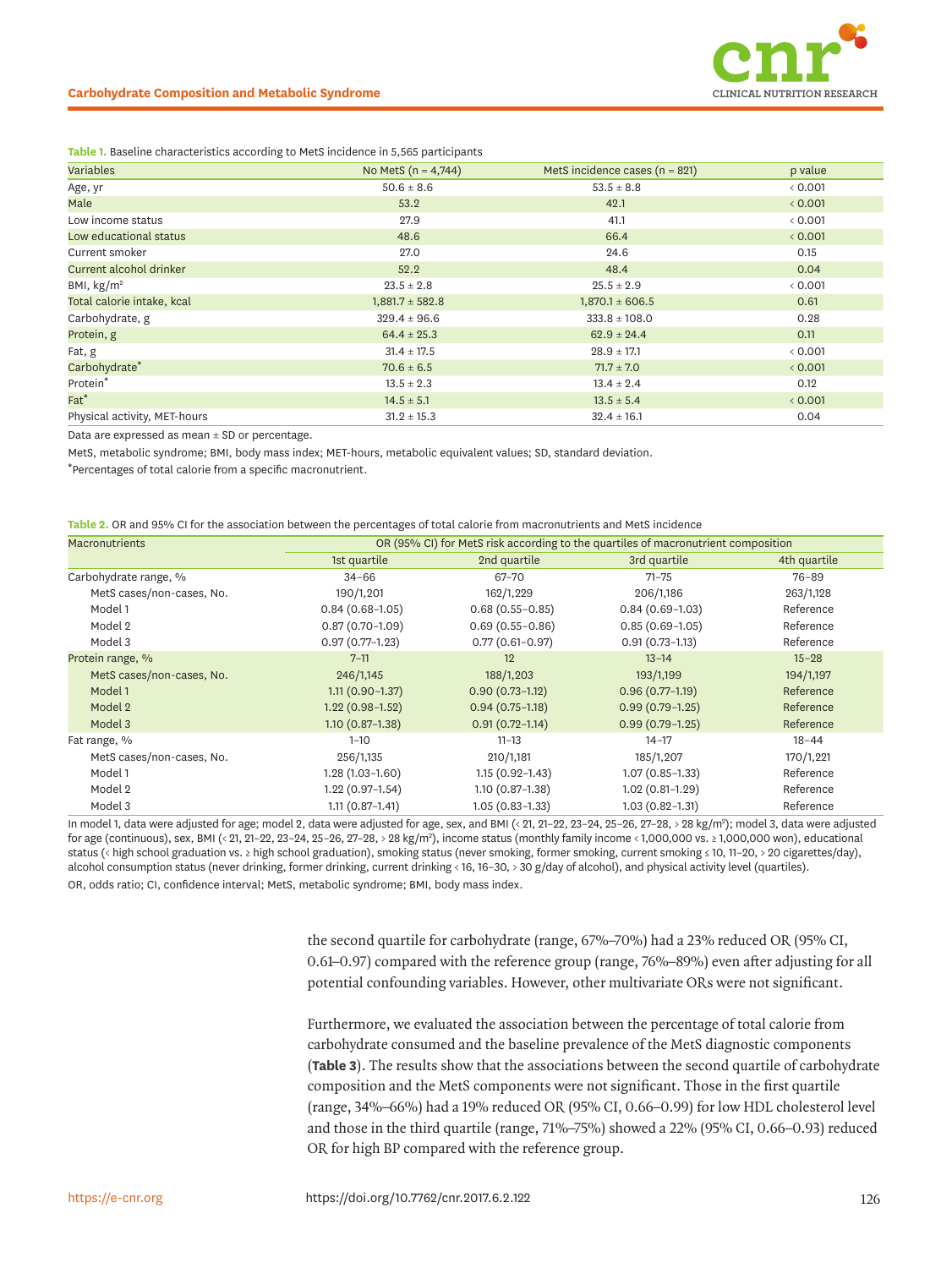<span id="page-5-0"></span>**Table 3.** Multivariate OR and 95% CI for the association between the percentages of total calorie from carbohydrate and the baseline MetS components MetS components No. of cases (%) OR (95% CI) for MetS components according to the quartiles of carbohydrate composition

|              | 1st quartile        | 2nd quartile      | 3rd quartile        | 4th quartile |
|--------------|---------------------|-------------------|---------------------|--------------|
| ,286 (23.1)  | $0.98(0.76 - 1.26)$ | $0.84(0.65-1.07)$ | $0.93(0.73-1.17)$   | Reference    |
| 1,163(20.9)  | $0.85(0.69-1.05)$   | $0.95(0.77-1.16)$ | $1.05(0.86 - 1.28)$ | Reference    |
| 1,305 (23.5) | $0.81(0.66 - 0.99)$ | $0.85(0.70-1.03)$ | $1.16(0.97-1.39)$   | Reference    |
| 1,617 (29.1) | $0.92(0.77-1.11)$   | $0.94(0.79-1.13)$ | $0.78(0.66 - 0.93)$ | Reference    |
| 443(8.0)     | $1.19(0.87-1.62)$   | $1.32(0.98-1.78)$ | $1.11(0.82 - 1.50)$ | Reference    |
|              |                     |                   |                     |              |

Data were adjusted for age (continuous), sex, BMI (< 21, 21–22, 23–24, 25–26, 27–28, > 28 kg/m²), income status (monthly family income < 1,000,000 vs. ≥ 1,000,000 won), educational status (< high school graduation vs. ≥ high school graduation), smoking status (never smoking, former smoking, current smoking ≤ 10, 11-20, > 20 cigarettes/day), alcohol consumption status (never drinking, former drinking, current drinking < 16, 16-30, > 30 g/day of alcohol), and physical activity level (quartiles).

OR, odds ratio; CI, confidence interval; MetS, metabolic syndrome; WC, waist circumference; HDL, high-density lipoprotein; BP, blood pressure; BMI, body mass index.

### **DISCUSSION**

The present study evaluated the association between the percentages of total calorie from macronutrients consumed and the 2-year MetS incidence. We found that approximately 67%–70% of calorie from carbohydrate consumed significantly reduced the MetS risk.

<span id="page-5-1"></span>Based on data from the KNHANES, the MetS prevalence has gradually increased over 10 years [[3](#page-6-2)]. During this period, socioeconomic factors, lifestyle, and dietary habits may have been changed in Korea. In terms of macronutrient composition in total calorie intake, average percentages of total calorie from carbohydrate percentages were changed from 66.9% to 64.6% over 14 years while those for fat were changed from 17.3% to 20.0% for the same periods in Korean adults [[17\]](#page-7-8). Although, the diet of Korean adults has been westernized, carbohydrate intake is still a large part of the diet.

<span id="page-5-5"></span><span id="page-5-4"></span><span id="page-5-3"></span><span id="page-5-2"></span>Several epidemiologic studies reported data on the association between macronutrient intake and the MetS prevalence [\[9](#page-7-1)[-13](#page-7-4)]. Two studies analyzed data from the KNHANES and found a positive association for carbohydrate intake [\[9](#page-7-1),[10\]](#page-7-2) and one of them also showed an inverse association for fat intake [\[10\]](#page-7-2) whereas other studies analyzed data from Western populations and found no or an inverse association for carbohydrate [[11](#page-7-3)[-13\]](#page-7-4). These discrepancies in the findings might be partly due to difference in ethnicities, dietary habits, or physiology in the occurrence of MetS. The most potential speculation is that because carbohydrate consumption is higher in a typical Korean diet than in a typical Western diet, the directions of the association between carbohydrate consumption and the MetS prevalence seem to be opposite. Thus, it is warranted to determine an optimal percentage of total calorie from carbohydrate contributing to MetS occurrence. In addition, because a major limitation of earlier studies was the use of a cross-sectional data, a causal relationship between macronutrient composition and MetS incidence has not yet been clarified.

Our findings suggest that approximately 67%–70% for carbohydrate composition is associated with a reduced MetS risk and this reduced risk may be partly due to the 2 diagnostic components, large WC and low HDL cholesterol level. However, because the associations for these components were not significant and there was a positive trend for high glucose level, further data regarding the associations of carbohydrate composition with each MetS component are warranted. On the basis of our results, carbohydrate composition lower than 67% may be more advantageous for HDL cholesterol level while 71%–75% for high BP.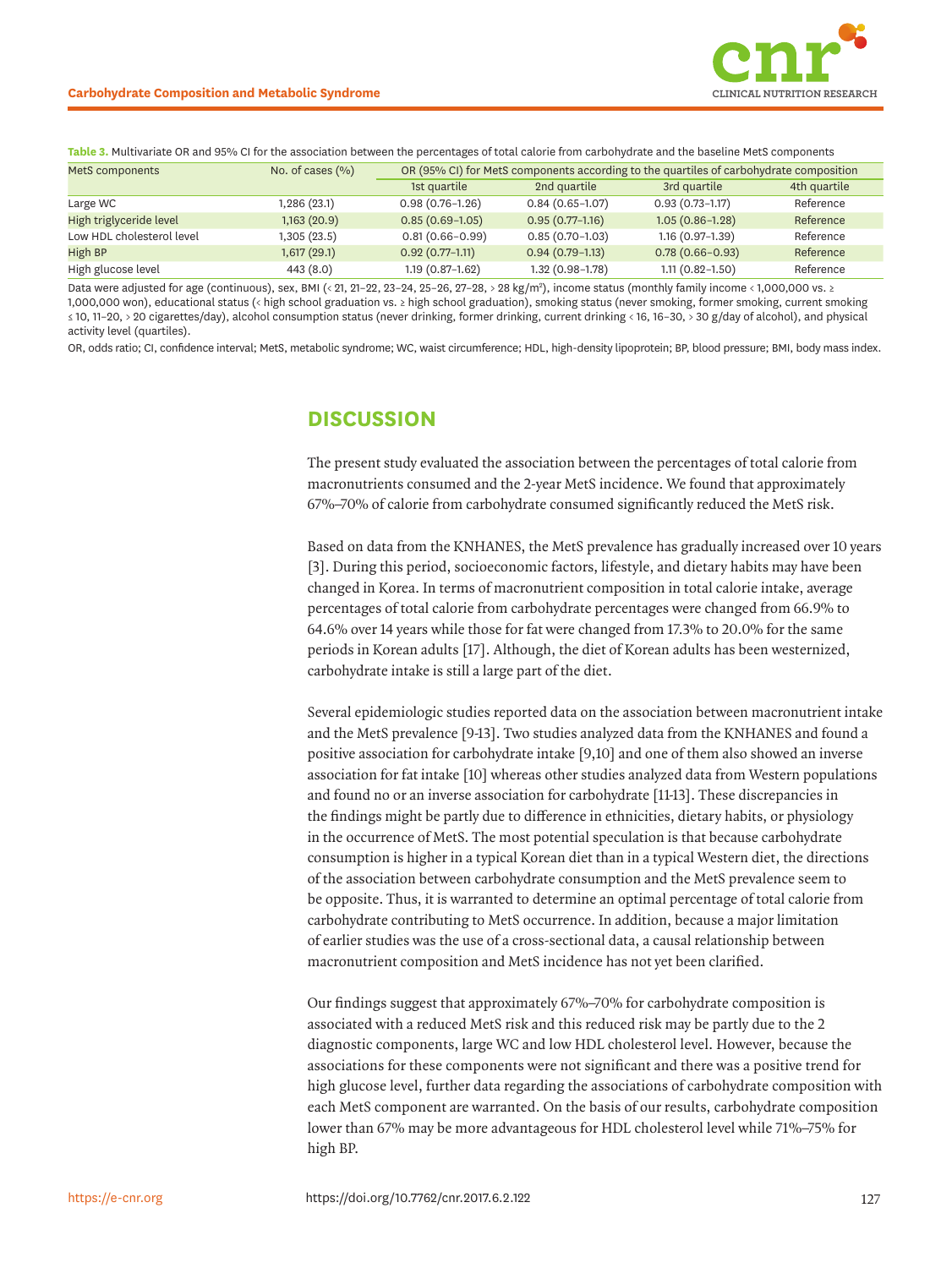

<span id="page-6-5"></span>It was suggested that the components of large WC and low HDL cholesterol level are responsible for the increasing prevalence of MetS in Korean adults [\[18\]](#page-7-9). Rice is a staple food and a major energy source in a typical Korean diet and thus consumption of excessive calories from carbohydrate for Koreans results in an accumulation of stored fat in the body. A positive association between carbohydrate intake and WC was observed in a previous study [\[19\]](#page-7-10), but carbohydrate composition related to WC has not been analyzed. Because large WC seems to reflect visceral obesity and individuals with visceral obesity have dyslipidemia characterized by high triglyceride and low HDL cholesterol, which are diagnostic components of MetS [[18](#page-7-9),[20\]](#page-7-11), data regarding a positive association between carbohydrate intake and the MetS prevalence are reasonable. In addition, there are data on an inverse association between carbohydrate consumption and HDL cholesterol levels [\[21\]](#page-7-12). However, data on an optimal carbohydrate composition to reduce the MetS risk have been limited so far.

<span id="page-6-7"></span><span id="page-6-6"></span><span id="page-6-4"></span>In this study, dietary intake was assessed using the FFQ. It is known that the FFQ method is more suitable for determining a relationship between chronic diseases and dietary factors in a large population than a 24-hour recall method is, but it has a drawback in estimating absolute amounts of nutrients and foods consumed [[22](#page-7-13),[23\]](#page-7-14). Thus, macronutrient composition percentages might be under- or over-estimated in this study, although carbohydrate consumption is known to be more accurately estimated than other nutrients' amounts consumed [\[23](#page-7-14)].

<span id="page-6-8"></span>The strengths of our study include a large sample size, investigation in a general population, and a prospective cohort study, in which we were able to observe incidence cases. However, the findings are generalizable only to middle aged or older Korean adults. To the best our knowledge, this is a sole study regarding the association between macronutrient composition and the MetS incidence in a Korean population. Further studies need to confirm the findings.

In conclusion, we found that carbohydrate composition is associated with the MetS risk in Korean adults; those consuming approximately 67%–70% of calorie from carbohydrate had a 23% reduced MetS risk compared with those consuming carbohydrate composition greater than 75%. Based on these findings, we suggest that excessive carbohydrate consumption may need to be replaced with protein or fat to reduce the risk of MetS.

# **REFERENCES**

- <span id="page-6-0"></span>[1.](#page-0-0) Reaven GM. Banting lecture 1988. Role of insulin resistance in human disease. Diabetes 1988;37:1595-607. **[PUBMED](http://www.ncbi.nlm.nih.gov/pubmed/3056758) | [CROSSREF](https://doi.org/10.2337/diab.37.12.1595)**
- <span id="page-6-1"></span>[2.](#page-0-1) National Cholesterol Education Program (NCEP) Expert Panel on Detection, Evaluation, and Treatment of High Blood Cholesterol in Adults (Adult Treatment Panel III). Third Report of the National Cholesterol Education Program (NCEP) Expert Panel on Detection, Evaluation, and Treatment of High Blood Cholesterol in Adults (Adult Treatment Panel III) final report. Circulation 2002;106:3143-421. **[PUBMED](http://www.ncbi.nlm.nih.gov/pubmed/12485966)**
- <span id="page-6-2"></span>[3.](#page-5-1) Lim S, Shin H, Song JH, Kwak SH, Kang SM, Won Yoon J, Choi SH, Cho SI, Park KS, Lee HK, Jang HC, Koh KK. Increasing prevalence of metabolic syndrome in Korea: the Korean National Health and Nutrition Examination Survey for 1998–2007. Diabetes Care 2011;34:1323-8. **[PUBMED](http://www.ncbi.nlm.nih.gov/pubmed/21505206) | [CROSSREF](https://doi.org/10.2337/dc10-2109)**
- <span id="page-6-3"></span>[4.](#page-1-0) Dallongeville J, Cottel D, Ferrières J, Arveiler D, Bingham A, Ruidavets JB, Haas B, Ducimetière P, Amouyel P. Household income is associated with the risk of metabolic syndrome in a sex-specific manner. Diabetes Care 2005;28:409-15. **[PUBMED](http://www.ncbi.nlm.nih.gov/pubmed/15677801) | [CROSSREF](https://doi.org/10.2337/diacare.28.2.409)**